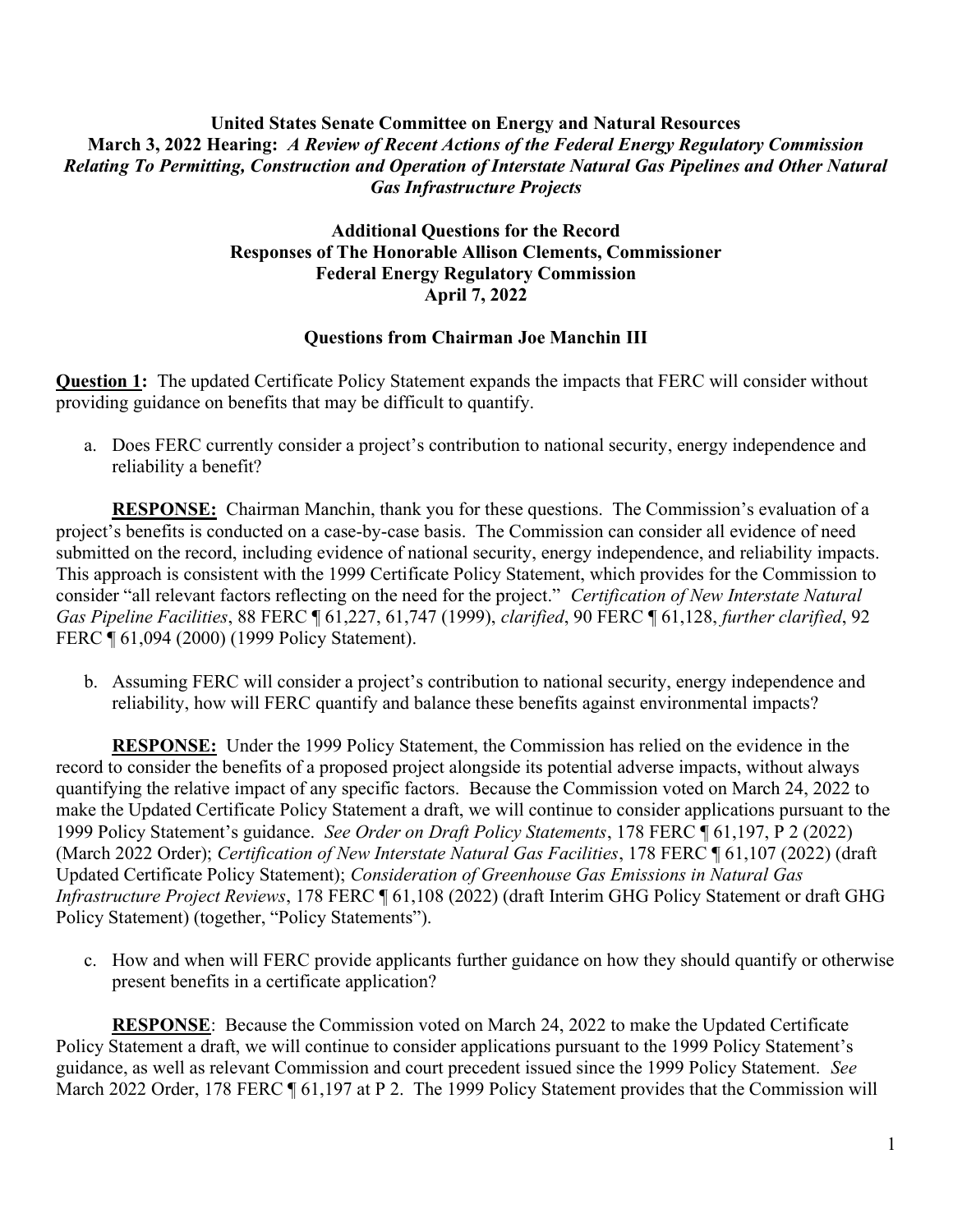consider "all relevant factors reflecting on the need for the project[,]" which might include, "but would not be limited to, precedent agreements, demand projections, potential cost savings to consumers, or a comparison of projected demand with the amount of capacity currently serving the market." 88 FERC ¶ 61,227 at 61,747. The Commission may decide to provide further guidance in a future final policy statement following the submission of initial and reply comments, or in the context of an individual proceeding. I look forward to working with my colleagues to provide industry and stakeholders with needed certainty.

Question 2: The Interim Greenhouse Gas Policy Statement recommends that applicants propose upstream, downstream, operational, and construction emissions mitigation measures and notes that costs associated with the mitigation may be recoverable to the same extent as other construction and operational expenses.

a. How does FERC intend to move forward on the rate-making process to allow for cost recovery of these expenses?

RESPONSE: As noted above, on March 24, 2022, the Commission voted to convert the Interim GHG Policy Statement into a draft. Therefore, there is no longer a final policy that recommends applicants propose mitigation measures. To the extent applicants were to propose cost recovery for such mitigation, as with other cost-recovery and rate-making requests, project sponsors would either propose to include those costs in a Natural Gas Act (NGA) section 4 filing or include them in any response to an NGA section 5 complaint. These types of costs may require further fact-finding and evidentiary support, so the Commission may decide to send the matter to hearing and settlement procedures before an administrative law judge at the Commission. As a practical matter, this would result in either a negotiated settlement of these costs or an initial decision issued by the administrative law judge following a full evidentiary hearing.

b. How will applicants know what mitigation expenses FERC will find prudent and recoverable especially for upstream and downstream emissions?

RESPONSE: As discussed above, mitigation expenses are likely to require additional fact-finding and evidentiary support in hearing and settlement judge procedures. As currently written, the draft GHG Policy Statement includes several criteria that mitigation measures must meet to be cost-recoverable, including that they are real and additional, quantifiable, unencumbered, and trackable.<sup>1</sup> To determine what expenses are recoverable, the Commission will evaluate either a negotiated settlement of these costs or the factual and legal analyses of an initial decision issued by the administrative law judge following a full evidentiary hearing.

Question 3: FERC's new policy statements will apply retroactively to applications currently pending before FERC, which has created uncertainty for project developers and a bottleneck in the approval of projects.

a. Since these policies apply retroactively, are you concerned that applying them retroactively will impact the financing and timeliness of project applications? Why or why not?

**RESPONSE:** On March 24, 2022, the Commission issued an order modifying the status of the Updated Certificate Policy Statement and Interim GHG Policy Statement. See March 2022 Order, 178 FERC ¶ 61,197 at PP 1-2. Both Policy Statements are now in draft form and are open to comment. Accordingly, concerns over their effect on pending project reviews are no longer applicable. Id. P 2 ("The Commission will not apply the

<sup>&</sup>lt;sup>1</sup> Draft GHG Policy Statement, 178 FERC ¶ 61,108 at P 109.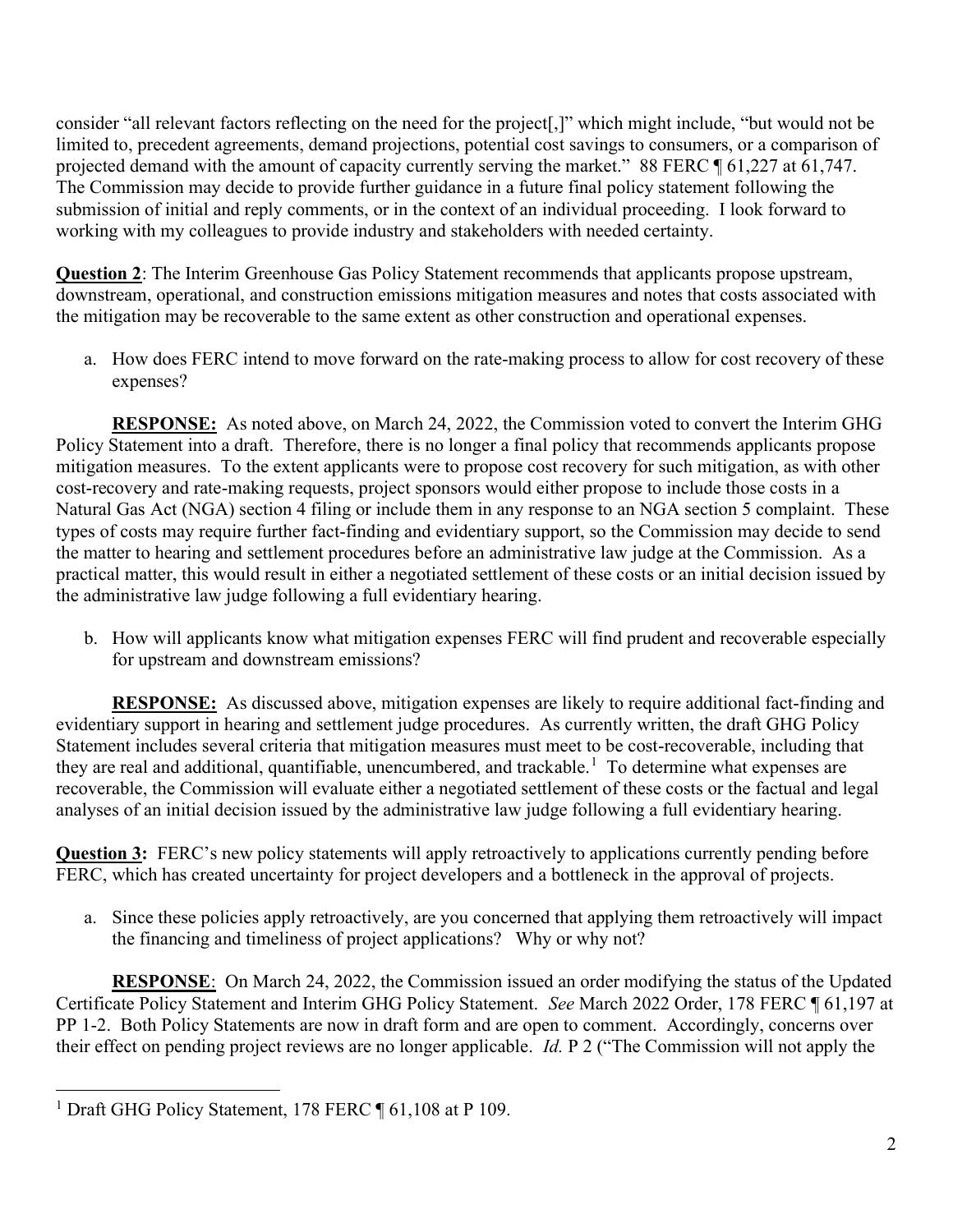Updated Draft Policy Statement or the Draft GHG Policy Statement to pending applications or applications filed before the Commission issues any final guidance in these dockets.").

# Questions from Ranking Member John Barrasso

**Question 1:** Chairman Glick, you and Commissioner Phillips repeatedly stated that recent court decisions required issuance of the Policy Statements the Commission issued on February 18, 2022 ("the Policy Statements"). Commissioners Danly and Christie took the contrary view. Please provide the case, pin cite, and precise quotation of each judicial precedent that in your view requires:

a. The issuance at all of either one or both of the Policy Statements;

**RESPONSE:** Ranking Member Barrasso, thank you for these questions. The Commission's issuance of policy statements is not required by any court case since policy statements by their nature are discretionary. However, the guidance contained in the draft Policy Statements is informed by binding case law, including court decisions finding the Commission's decision-making on certificate applications to be deficient for inadequate consideration of GHG impacts,<sup>2</sup> inadequate consideration of environmental justice concerns,<sup>3</sup> and failure to examine project need closely enough.<sup>4</sup>

b. The issuance now of either one or both of the Policy Statements;

RESPONSE: The timing of any policy statement issued by the Commission is not dictated by judicial precedent, but instead depends on a number of factors, including developments making clarification of our policy useful to stakeholders and the need to harmonize our approach with judicial precedent.

c. The elevation of non-economic considerations in assessing need (in all cases not just those involving affiliate transactions) under the Natural Gas Act (NGA);

RESPONSE: The draft Policy Statements do not elevate non-economic considerations over economic considerations. Rather, under the draft Updated Certificate Policy Statement, evidence of need and other project benefits would be balanced against other public interest factors, including environmental impacts and environmental justice concerns, which the courts have instructed the Commission to consider.<sup>5</sup>

d. The establishment of a 100,000 ton threshold to presume significance of greenhouse gas emissions (GHGs);

<sup>&</sup>lt;sup>2</sup> See, e.g., Vecinos Para El Bienestar de la Comunidad Costera v. FERC, 6 F.4th 1321, 1329 (D.C. Cir. 2021) (Vecinos); Sierra Club v. FERC, 867 F.3d 1357, 1373 (D.C. Cir. 2017) (Sabal Trail).

 $3$  Vecinos, 6 F.4th at 1330-31.

 $^{4}$  Envtl. Def. Fund v. FERC, 2 F.4th 953, 973-77 (D.C. Cir. 2021) (remanding and vacating certificate order for Spire STL Pipeline because the Commission relied solely on an affiliate precedent agreement to establish need). <sup>5</sup> See, e.g., Vecinos, 6 F.4th at 1327-32; Sabal Trail, 867 F.3d at 1368-75.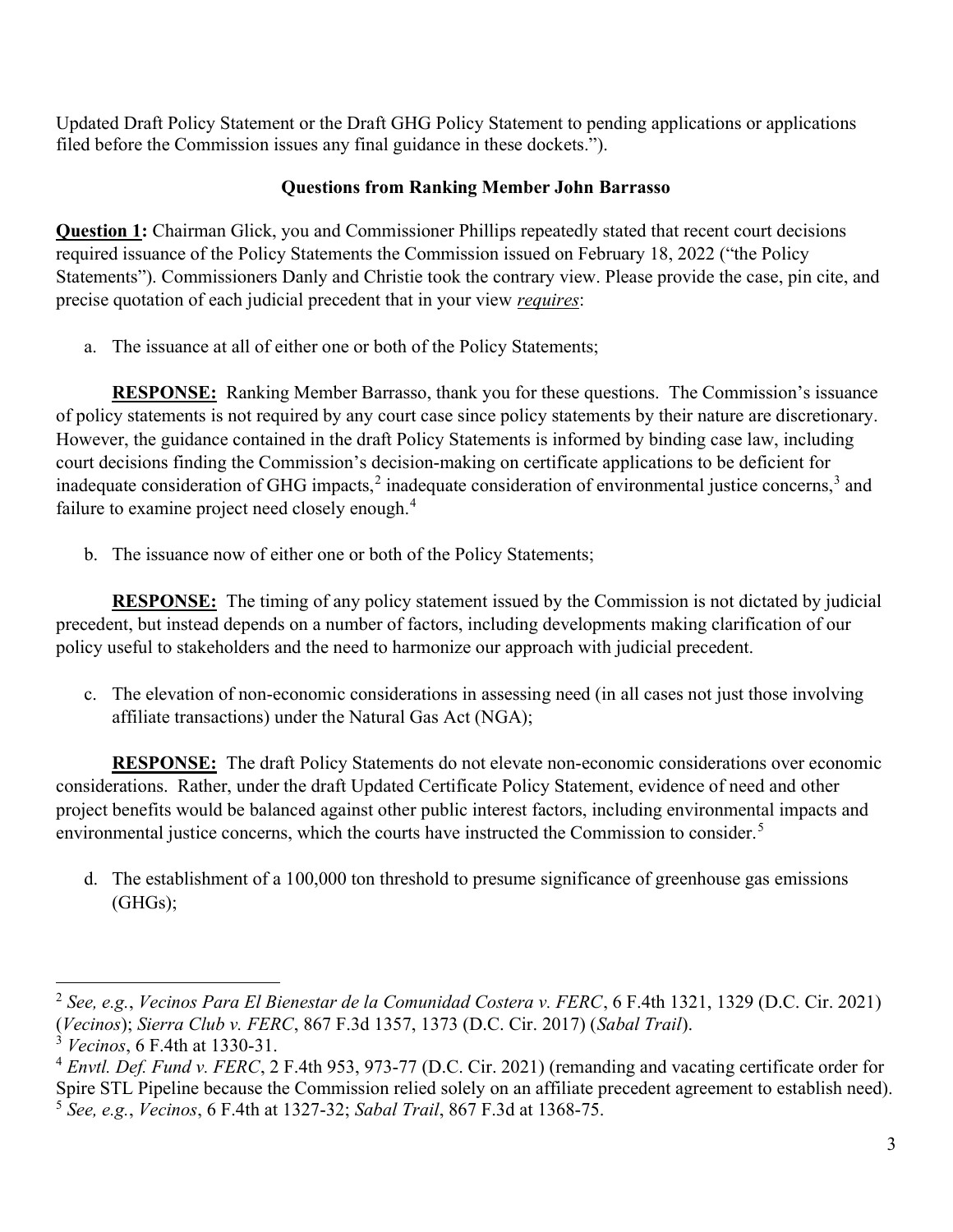**RESPONSE:** The 100,000 ton threshold contained in the draft GHG Policy Statement is not required by any specific court case. Rather, as the draft GHG Policy Statement explains, the threshold was established to provide the Commission with a workable and consistent path forward to analyze proposed projects. A specific numerical threshold can be clearly understood and consistently applied.<sup>6</sup> That being said, the GHG Policy Statement is now a draft and may be revised following submission of additional public comments.

e. The use of an Environmental Impact Statement (EIS) instead of an Environmental Assessment (EA) as the default NEPA document;

RESPONSE: The draft GHG Policy Statement does not use the Environmental Impact Statement (EIS) as the default National Environmental Policy Act (NEPA) document. Rather, it sets a conservative threshold for determining significance that would help assure the Commission complies with its obligations under NEPA. The courts have held that if an agency action *might* have significant environmental impacts, then an EIS must be prepared.<sup>7</sup> As currently written, the draft GHG Policy Statement sets a clear numerical threshold of annual GHG emissions (100,000 metric tons or more per year of CO<sub>2</sub>e) triggering the preparation of an EIS.<sup>8</sup> This approach to finding significance may change upon the Commission's review of additional comments. As I stated in several separate statements I issued together with recent pipeline certificate approvals,  $9$  I think the 100,000 metric tons threshold is a good measure for determining potential significance. It is unlikely to be the only way and I am open to the Commission providing some other type of guidance that also provides project sponsors certainty about when their projects will require preparation of an EIS.

f. The consideration of downstream and upstream greenhouse gas emissions beyond Sabal Trail requirements as described in *Appalachian Voices v. FERC* WL 847199 (2019) (Affirming the Commission's determination and writing that Sabal Trail required that "FERC must either quantify and consider the project's downstream carbon emissions or explain in more detail why it cannot do so."); and

<sup>6</sup> Draft GHG Policy Statement, 178 FERC ¶ 61,108 at P 87.

<sup>7</sup> Standing Rock Sioux Tribe v. U.S. Army Corps of Engineers, 985 F.3d 1032, 1039 (D.C. Cir. 2021), cert. denied, 2022 WL 516382 (Feb. 22, 2022); Grand Canyon Trust v. FAA, 290 F.3d 339, 340 (D.C. Cir. 2002) ("If any 'significant' environmental impacts might result from the proposed agency action then an EIS must be prepared before agency action is taken.") (quoting Sierra Club v. Peterson, 717 F.2d 1409, 1415 (D.C. Cir. 1983)) (emphases in original).

<sup>8</sup> Draft GHG Policy Statement, 178 FERC ¶ 61,108 at P 79.

<sup>&</sup>lt;sup>9</sup> See, e.g., Columbia Gulf Transmission, LLC, 178 FERC ¶ 61,198 (2022) (Clements, Comm'r, concurring at P 3); Tennessee Gas Pipeline Company, LLC and Southern Natural Gas Company, LLC, 178 FERC ¶ 61,199 (2022) (Clements, Comm'r, concurring at P 3); Iroquois Gas Transmission System, LP, 178 FERC ¶ 61,200 (2022) (Clements, Comm'r, concurring at P 3); Atlantic Coast Pipeline LLC et al, 178 FERC ¶ 61,201 (2022) (Clements, Comm'r, concurring at P 3).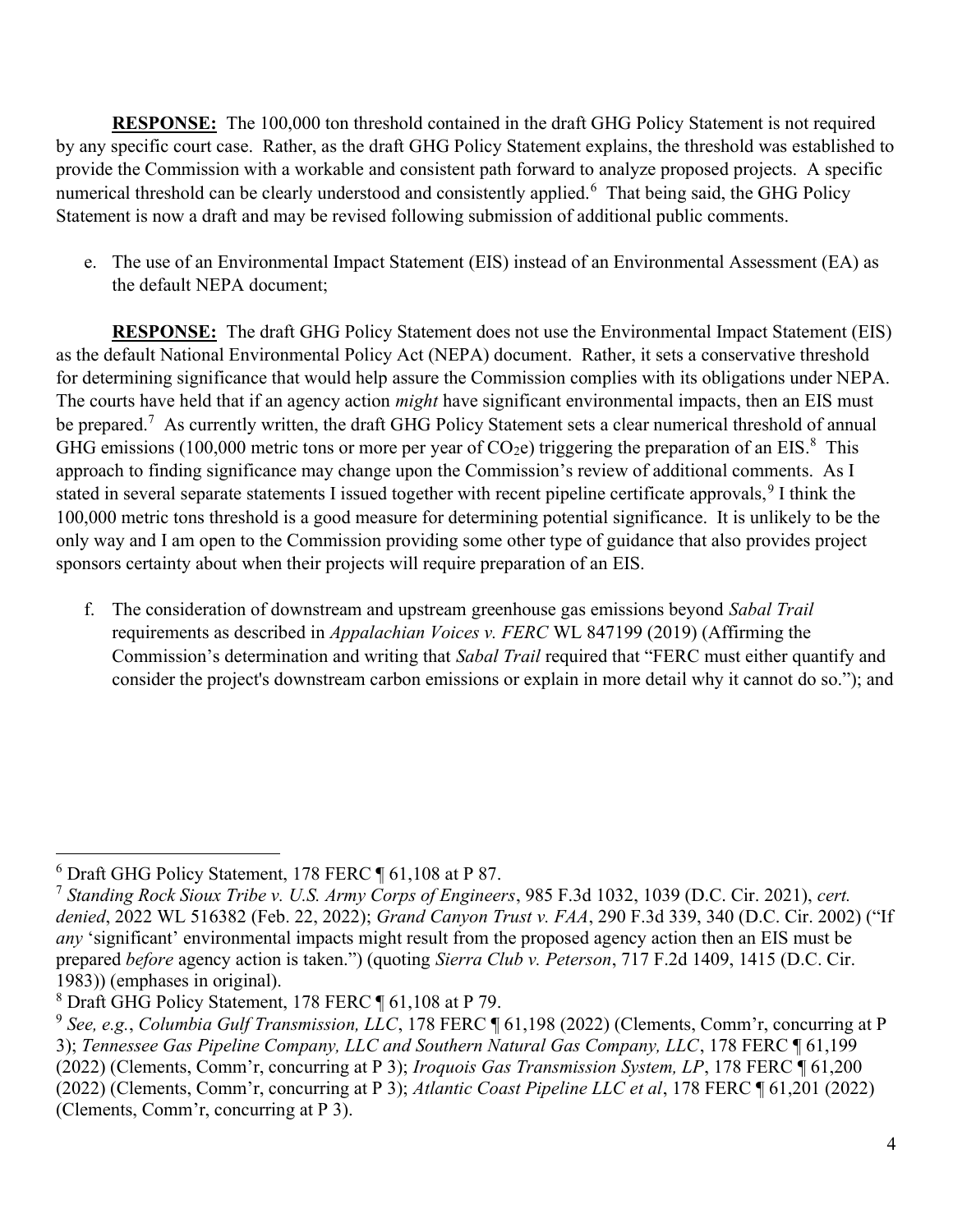**RESPONSE:** As explained further in the now draft GHG Policy Statement, the Commission would quantify a project's GHG emissions that are reasonably foreseeable and have a reasonably close causal relationship to the proposed action,  $^{10}$  as required by the courts, including in decisions after Sabal Trail.<sup>11</sup>

g. The seizure of jurisdiction over the entire natural gas industry from well head to end use.

**RESPONSE:** Respectfully, neither the intent nor the would-be effect of the draft Policy Statements is to "seiz[e] . . . jurisdiction over the entire natural gas industry." With these draft Policy Statements, the Commission is not attempting to regulate the aspects of the industry (including well head matters, drilling, or end use) which lie outside of its NGA section 3 or section 7 authority. Rather, under the draft Updated Certificate Policy Statement as written, evidence of end use would be used in weighing the need for the project.<sup>12</sup> Similarly, evidence of reasonably foreseeable upstream and downstream emissions would be considered on a case-by-case basis in complying with NEPA and determining the public interest under the NGA.<sup>13</sup> The Commission does not attempt to regulate GHG emissions through these draft Policy Statements, nor does it have the jurisdiction to do so.

Question 2: During the hearing, a majority of Commissioners argued that the Policy Statements were required because the majority was concerned that current and future projects would be remanded or vacated by the courts. However, many certificates have been approved since Sabal Trail.

Please specify the cases in which certificate orders were vacated or remanded because of a failure to prepare an EIS instead of an EA in accordance with Sabal Trail as outlined by Appalachian Voices v. FERC WL 847199 (2019) ("FERC must either quantify and consider the project's downstream carbon emissions or explain in more detail why it cannot do so.") Please limit your answer to FERC certificate orders issued under section 7 and not cases where cooperating agencies have been reversed on appeal. Please provide this information in chart form. Please include in the chart certificate cases that have been upheld since the issuance of Sabal Trail.

**RESPONSE:** I refer you to the Chairman's response to this answer, including the corresponding chart attachment.

**Question 3:** All three Commissioners who voted for the Policy Statements argued in this hearing that the Commission acted to establish regulatory certainty. However, the record of this hearing includes multiple statements that indicate the Policy Statements lead to greater uncertainty and not more certainty.

a. How can ambiguous and open-ended Policy Statements with no benchmarks encourage certainty in the heavily regulated and capital intensive interstate natural gas sector?

<sup>&</sup>lt;sup>10</sup> See Draft GHG Policy Statement, 178 FERC ¶ 61,108 at P 28.

<sup>&</sup>lt;sup>11</sup> See Sabal Trail, 867 F.3d at 1373-74; Birckhead, 925 F.3d at 518-19; Food & Water Watch et al v. FERC, No. 20-1132, 2022 WL 727037 at \*4-5 (D.C. Cir. Mar. 11, 2022).

<sup>&</sup>lt;sup>12</sup> Draft Updated Certificate Policy Statement, 178 FERC ¶ 61,107 at PP 54-55.

 $^{13}$  *Id.* PP 75-76.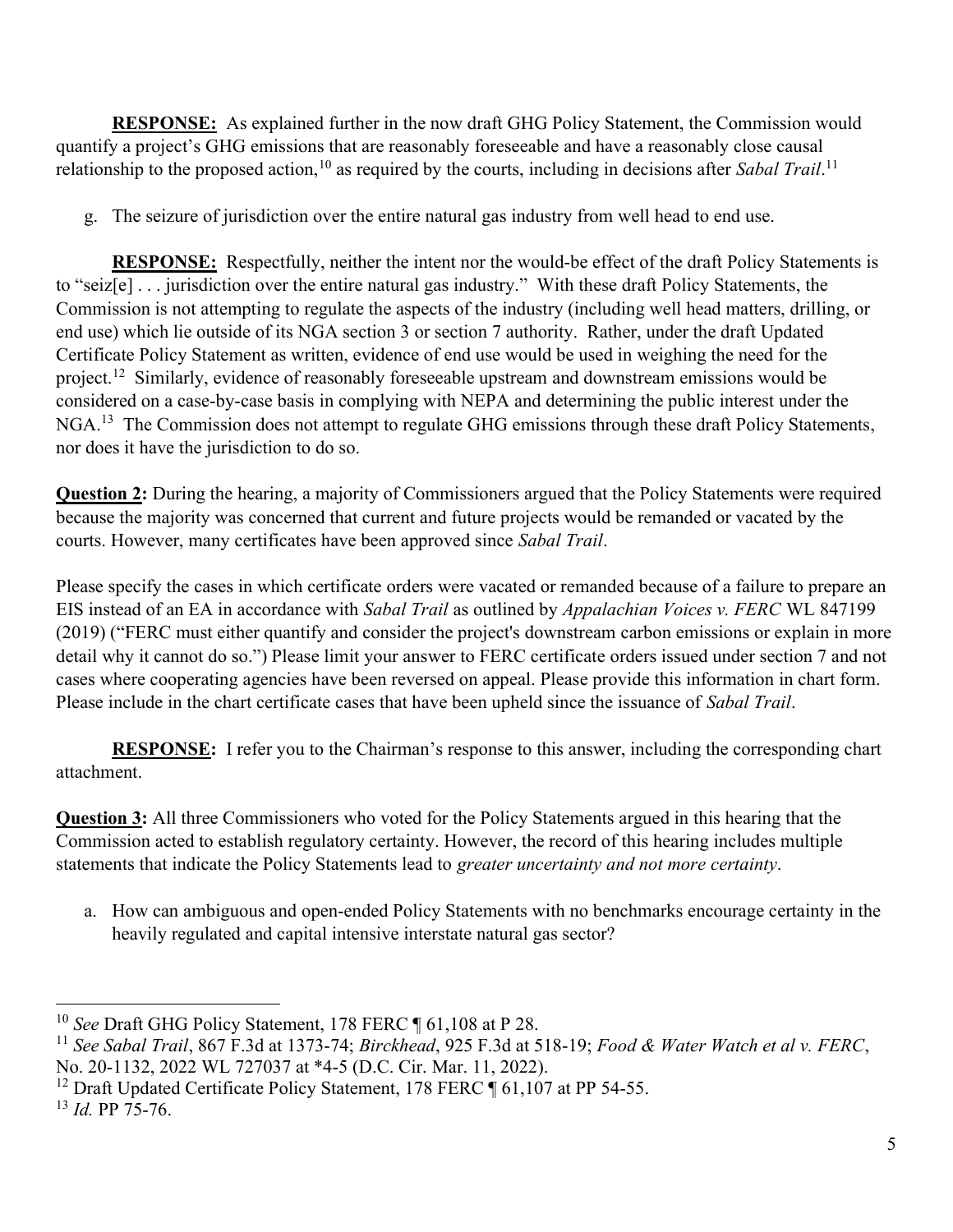RESPONSE: Because the Commission voted on March 24, 2022 to make the Updated Certificate Policy Statement and Interim GHG Policy Statement drafts, we will continue to consider applications pursuant to the 1999 Policy Statement's guidance. See March 2022 Order, 178 FERC ¶ 61,197 at P 2. As written, these draft Policy Statements intended to provide two types of certainty to regulated parties. First, they were written to provide guidance on the Commission's standards in reviewing a certificate application, including a full evaluation of need, the balancing of all relevant factors bearing on the public interest, and a clear numerical threshold of annual GHG emissions that would trigger the preparation of an EIS. Second, and more importantly for industry certainty, these Policy Statements are written to align with courts' views on the Commission's required NGA section 7 and NEPA analyses and will therefore reduce the risk that the certificates will be vacated or remanded after issuance.

b. If you disagree that the Policy Statements are ambiguous and open-ended, please identify specifically the standards that you think they establish. Please include a reference to the Paragraph(s) in either or both of the Policy Statements that support your view.

RESPONSE: To be clear, any Commission policy statement only establishes guidelines, not binding standards or rules. Because the Commission voted on March 24, 2022 to make the Updated Certificate Policy Statement and Interim GHG Policy Statement drafts and to consider additional public comment, the guidance that they would have established may change in the future. The draft Updated Certificate Policy Statement provides guidance on the information the Commission would find helpful in assessing project need,<sup>14</sup> and the Commission's approach to considering all factors bearing on the public interest (as instructed by the courts).<sup>15</sup> The draft GHG Policy Statement provides a clear emissions threshold that would trigger preparation of an EIS rather than an Environmental Assessment.<sup>16</sup>

c. Why do you think the recent Policy Statements have spurred such a high level of concern?

**RESPONSE:** Although the Updated Certificate Policy Statement has been under review since 2018, any change to the status quo can be disconcerting for stakeholders. However, I believe it is necessary to update the 1999 Policy Statement to reflect the 20 years of dramatic changes in the natural gas industry, including new drivers of infrastructure proposals (in particular, the development of shale gas reserves), increased participation levels of Tribes, landowners, communities, and environmental groups, and increasing frequency and successes of court challenges to Commission-issued certificates. Without an update to address these dramatic changes, uncertainty and litigation risk may increase. I look forward to further engagement with my colleagues on these statements following submission of additional public comments, and I expect to carefully consider stakeholder concerns in any final issuance of these Policy Statements.

Question 4: During the hearing in response to Chairman Manchin, Chairman Glick and Commissioner Christie expressed differing views about when and under what circumstances the full Commission has had or will have an opportunity to vote on pipeline orders. Chairman Glick has been consistent in correspondence beginning as

<sup>&</sup>lt;sup>14</sup> See, e.g., Draft Updated Certificate Policy Statement, 178 FERC  $\P$  61,107 at PP 50-61.

 $15$  *Id.* PP 62-99.

<sup>16</sup> See, e.g., Draft GHG Policy Statement, 178 FERC ¶ 61,108 at PP 3, 79-81, 88-95.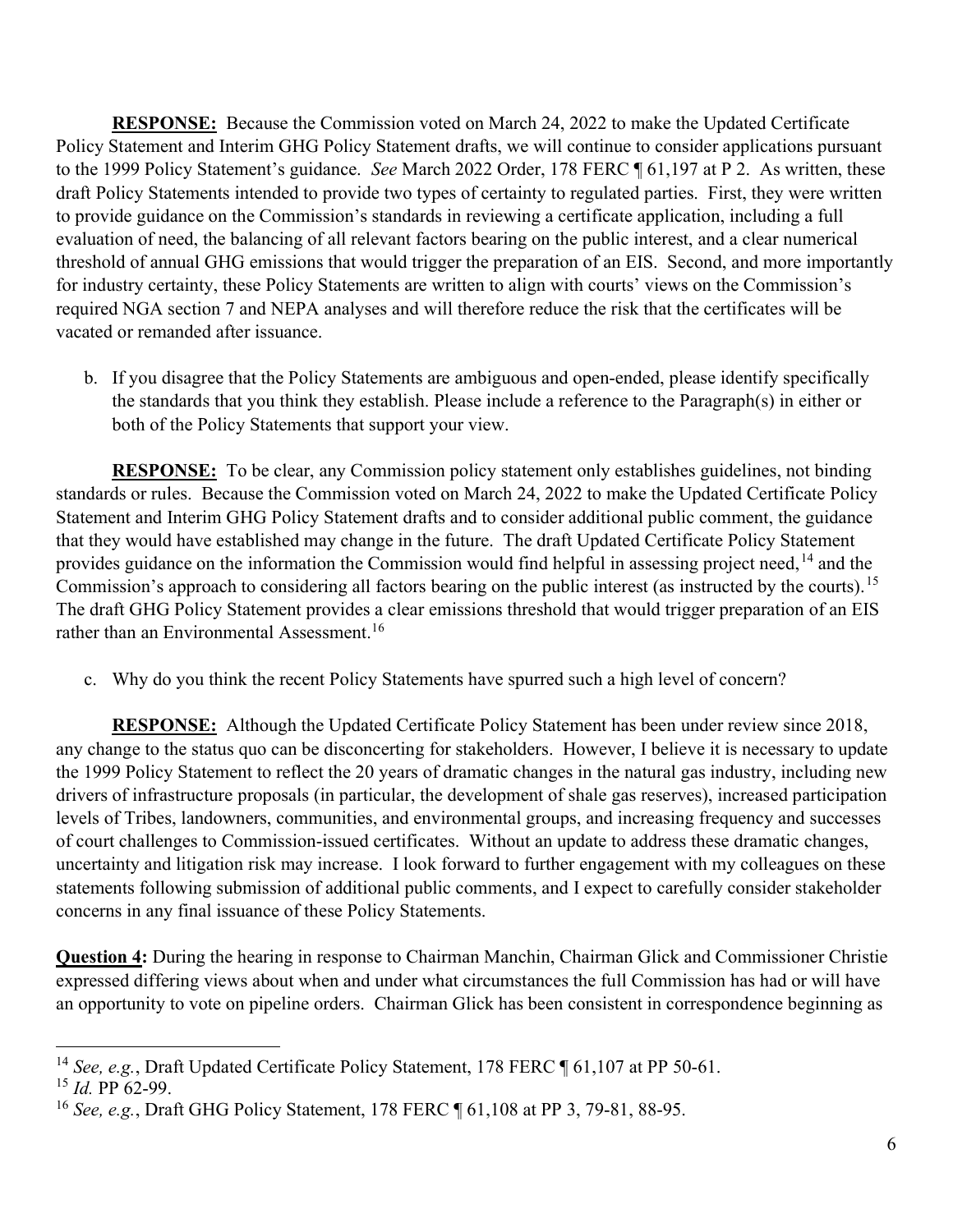long ago as May 2021 and continuing as recently as in a letter to me on March 1, 2022 that he would not and has not put any application then under review on hold while the Commission completed its work on the Policy Statements that were issued on February 18. During the hearing, after asking Chairman Manchin for leave to respond to Commissioner Christie, Chairman Glick testified:

"I have put orders up that I've disagreed with. As a Chair, I would never -- I'm not going to stand in the way -- even if I disagree with the majority of commissioner votes, I'm always going to put . . . the orders up for a vote even if I don't agree with the order."

a. Please provide the facts as you know them (or with reasonable diligence can discern them) whether the full Commission's consideration of an Order on an application under section 7 or an authorization under section 3 of the Natural Gas Act in any proceeding was delayed (for example, even after the completion of an Environmental Impact Statement) awaiting the Policy Statements that were issued on February 18. For any such application, please state the facts that support your view in support of or contrary to a claim of delay.

RESPONSE: I am not aware of instances in which an application has been delayed due to the consideration and issuance of the two Policy Statements, and I refer you to the Chairman's answer to this question for further details on his approach to putting up orders for review. I can assure you that I will do my part to assure expeditious processing of applications, consistent with the Commission's obligations to serve the public interest.

b. Looking forward, please comment on Chairman Glick's statement in his letter to me of March 1, 2022 (as part of his response to the first question in my letter of February 15, 2022) that the Commission will not "hold up orders that are ready to issue and are supported by any majority of Commissioners based on these policy statements or work related thereto." Is there any Commission rule that either prohibits or expressly permits orders that are ready to issue *but are not supported* by any majority of Commissioners based on any policy statement or work related to such policy statement to be held off the Commission's agenda for a vote?

RESPONSE: I understand you to be asking whether there is a Commission rule that would allow the Chairman to hold back an order (i.e., not putting an order up for a vote) that a majority does not support based on the fact that the Commission is working on a related policy statement. I am not aware of any Commission rule or practice that would fit the criteria you describe. That being said, the Commission can only act when an order is supported by a majority of its members. For further details, I refer you to the Chairman's response on this question.

c. Wouldn't a practice to hold up orders not supported by a majority of Commissioners based on a particular policy statement in effect deny an applicant the opportunity to have a resolution of its application? If so, wouldn't that be unfair?

RESPONSE: Again, I am not aware of a Commission practice or rule to "hold up" orders not supported by the majority of Commissioners based on the fact that the Commission is working on a related policy statement. The Commission's timing to decide any certificate application varies depending on the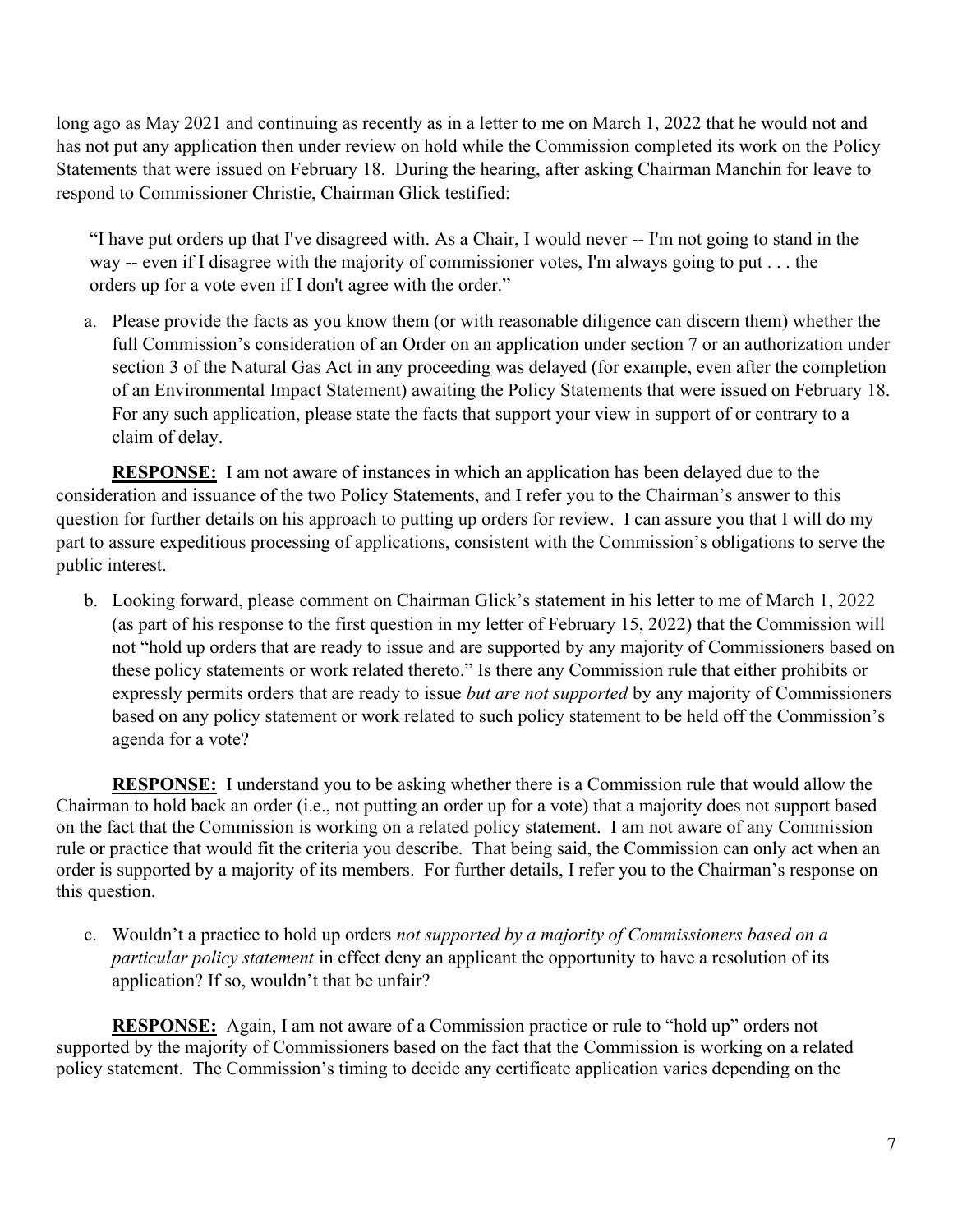complexity of the case and the sufficiency of the evidence provided, the size of the project, the level of environmental impacts, and other factors.

**Question 5:** Commission staff has repeatedly said that it is unable to assess the impact of an individual project on climate change. In the Delta Lateral Order (CP21-197) issued this week, Commission staff again stated that "FERC staff is unable to determine significance with regards to climate change impacts." Why is the Commission still unable to make a determination on the impact of greenhouse gases after the issuance of a Policy Statement that was designed to do just that? Why, and if so when, is it reasonable to expect this situation to change?

**RESPONSE:** This statement appears in NEPA documents because it is considered the Commission's role, not Staff's, to determine the significance of GHG emissions. On March 24, 2022, the Commission issued an order modifying the status of the Interim GHG Policy Statement, which is now a draft and is open to comment. See March 2022 Order, 178 FERC ¶ 61,197 at P 2. We expect that stakeholders will comment on their perspectives on determining significance of greenhouse gas impacts, which will inform the Commission's—and its Staff's—next steps.

Question 6: Assuming that the Commission has applied the Policy Statements issued on February 18, if a natural gas project purchased carbon credits or funded environmental restoration in satisfaction of a commitment it made as part of its certificate application (a commitment it made in response to the Commission's "encouragement" and to increase the likelihood that the Commission would approve its application), would the Commission allow for recovery of the costs in rates of satisfying such mitigation commitments? If so, how would the Commission evaluate such costs for recovery?

RESPONSE: As noted, the Commission has made the Policy Statements drafts and therefore does not have final guidance encouraging mitigation. To the extent such mitigation is proposed, as with other costrecovery and rate-making requests, project sponsors would either propose to include those mitigation costs in an NGA section 4 filing or include them in any response to an NGA section 5 complaint. These types of costs may require further fact-finding and evidentiary support, so the Commission may decide to send the matter to hearing and settlement procedures before an administrative law judge at the Commission. As a practical matter, this would result in either a negotiated settlement of these costs or an initial decision issued by the administrative law judge following a full evidentiary hearing.

Question 7: Should the Interim GHG Policy Statement be revised to provide specific guidance on cost recovery for mitigation measures?

a. If so, does the Commission or its staff have particular methodologies under consideration?

**RESPONSE:** The Interim GHG Policy Statement is now in draft form, and we expect comments to be filed about cost recovery for mitigation. The evaluation of these comments may result in changes to the draft GHG Policy Statement and further guidance on cost recovery matters.

b. If not, why not?

**RESPONSE:** Please see the above response (Question 7(a)).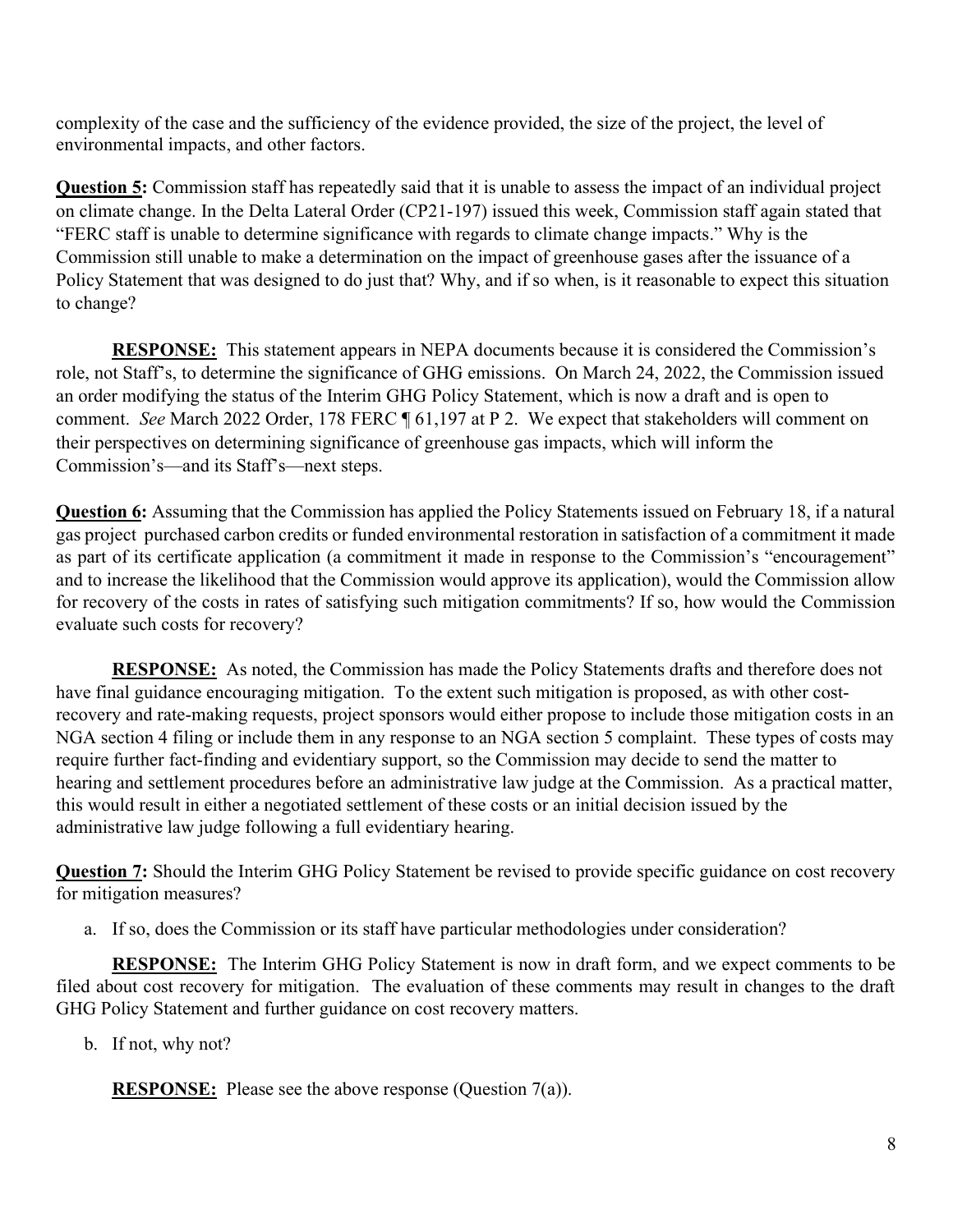c. When and in what form will the Commission disclose these methodologies to the public?

RESPONSE: Following evaluation of the comments received, the Commission may revise the draft GHG Policy Statement and provide additional guidance on cost recovery issues. The Commission may also provide guidance in individual cases.

d. Please keep me informed of progress on the specific requirements for cost recovery for mitigation measures approved by the Commission.

RESPONSE: I understand you to be requesting information on future generic policies on cost recovery, rather than individual cases that may implicate cost recovery for the various types of mitigation measures project sponsors implement. As it has done in the past, our Office of External Affairs would keep Congress informed about future policy developments.

**Question 8:** The Department of Energy has an extensive program to promote hydrogen as an input fuel for the United States economy, including the energy sector. Hydrogen as an input for electricity generation, industrial processes, and domestic uses can help reduce emissions of greenhouse gases. Existing natural gas pipelines could help to deliver hydrogen in the future. How can the Commission enable the interstate natural gas pipeline system to: i) adapt to the greater use and transport of hydrogen; and, ii) help strengthen the reliability of an electric grid that will be expected to depend on primary energy inputs that have lower carbon emissions than today, including a greater contribution from intermittent sources of electric generation?

# RESPONSE:

- i) Although no statute explicitly gives the Commission jurisdiction over pipelines that exclusively transport hydrogen gas, the Commission would have comparable experience in this area, including in natural gas pipeline siting and setting just and reasonable rates for interstate natural gas pipelines. That being said, the NGA does allow the Commission to exercise jurisdiction over interstate natural gas pipelines that blend hydrogen with natural gas. In terms of encouraging the greater use and transport of hydrogen, the Commission would have a role in approving pipeline tariff specifications for blended gas and could also take into account evidence of a proposed new pipeline's ability to convert to hydrogen in the future in its assessment of potential project benefits under section 7 of the NGA.
- ii) As an agency, the Commission is resource and fuel-neutral, meaning that it does not adopt policies with the specific aim to pick one type of resource over another. That being said, I recognize that our natural gas pipeline system and electric grid system are interrelated, and I am always open to the possibility of new technologies that could support the reliability of our grid. Should the infrastructure for those technologies become FERC-jurisdictional, including hydrogen gas pipelines, I will do my part to ensure that those applications are appropriately evaluated and processed.

Question 9: In the Northeast, many natural gas utilities have been forced to place a moratorium on new service hookups because of insufficient gas supply. Many existing interstate pipelines are operating at maximum capacity and still cannot keep pace with demand.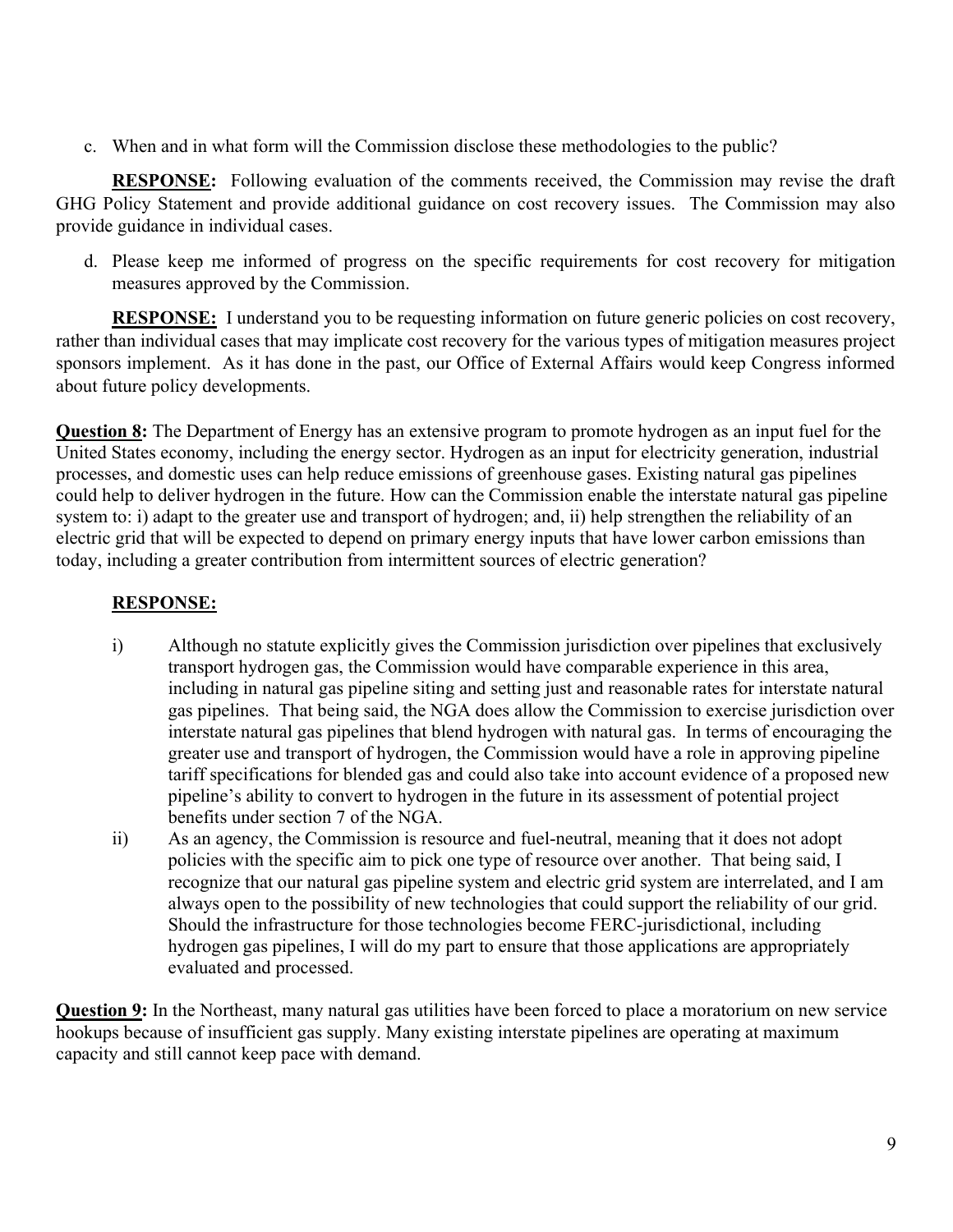The North American Electric Reliability Corporation's 2021 Long-Term Reliability Assessment states: "In New England, limited natural gas pipeline capacity leads to a reliance on fuel oil and imported liquefied natural gas (LNG) to meet winter peak loads. Limited natural gas pipeline capacity and lack of redundancy is a concern for electric reliability in normal winter and a serious risk in a long-duration, extreme cold conditions."<sup>17</sup> How should and will the Commission help to address these problems?

RESPONSE: I share a sense of urgency to support development of winter reliability solutions in New England. I have been working to encourage cooperation between states and ISO New England to pursue opportunities aimed both at ensuring adequate supply and lowering demand across their relative jurisdictions. I understand that there are several factors that discourage new pipeline development in the region, including opposition to such development by some states, as well as the lack of long-term firm gas off-takers necessary to justify any specific new pipeline development. It is therefore important we evaluate all tools available to support reliable service to the region. Within the Commission's sphere, that includes steps like ensuring electric generation in the region is accurately valued in the wholesale electric markets for its reliability contributions, including during the winter; and removing barriers to participation through new supply technologies and flexible demand that can ease stress on the grid during peak periods. When the wholesale markets are designed correctly, they send accurate short-term and long-term investment signals consistent with the grid's reliability needs. We can also engage productively with states to assess whether the Commission has a role to play in supporting states to use a variety of levers within their jurisdiction. On April 27 and 28, 2022, the Commission, along with the North American Electric Reliability Corporation (NERC) and its Regional Entities, is convening a technical conference that is focused on improving winter-readiness, including in New England. There are also other ongoing initiatives involving NERC, the North American Electric Standards Board, and ISO New England that may bear on this issue. Only by taking advantage of the authority available at all levels will there be long-lasting progress on this front.

Question 10: What analysis, if any, did the Commission perform to assess the potential impact of the policies articulated in the Policy Statements on i) the sufficiency or reliability of natural gas or electric service; or ii) the cost of natural gas or electricity?

a. If such analyses were performed, what did they show?

RESPONSE: The two Policy Statements were issued following several rounds of public comment and a technical conference, and many stakeholders did raise the topics listed in your question. That input was considered and reflected in the now draft Policy Statements. However, I am not aware of any quantitative analysis the Commission completed on the potential impact of the two Policy Statements on general reliability or cost, because the Commission considers the need for interstate pipeline application approvals on a case-bycase basis. These types of analyses may be performed in the specific context of individual cases, but not on a generalized basis through a policy statement. As I previously discussed, the draft Policy Statements do not set standards or rules, but only provide guidance on what the Commission would consider in certificate cases.

b. If such analyses were not performed, why were they not performed?

**RESPONSE:** Please see my response to Question 10(a).

<sup>&</sup>lt;sup>17</sup> https://www.nerc.com/pa/RAPA/ra/Reliability%20Assessments%20DL/NERC\_LTRA\_2021.pdf.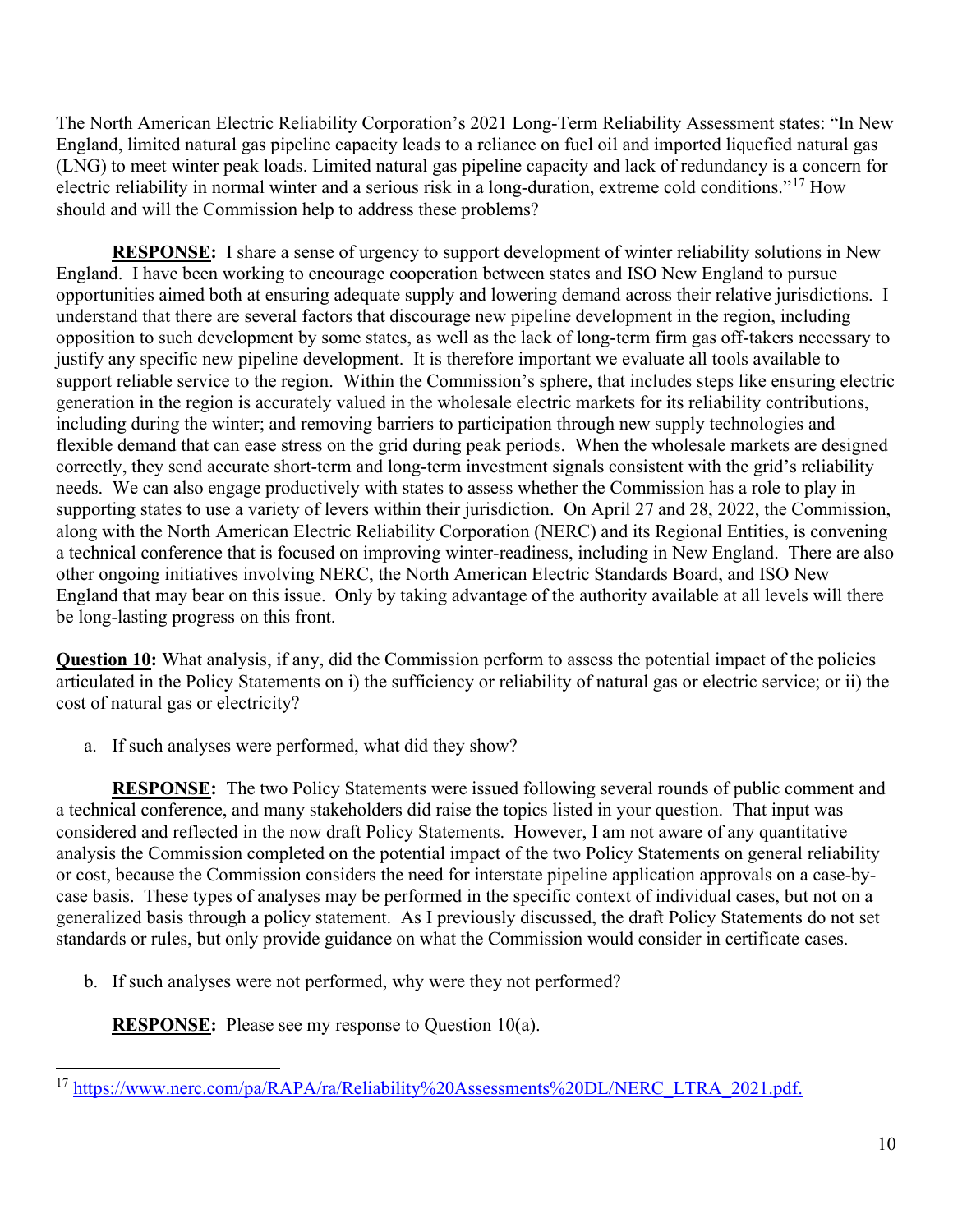c. Is there any plan to perform such an analysis going forward?

**RESPONSE:** As I discuss in my response to Question 10(a), more detailed analyses may be performed in the context of individualized cases, but unlikely on a generalized basis through a policy statement.

Question 11: Should the immediate applicability of the Policy Statements issued on February 18 to currently pending applications for certificates under section 7 of the NGA be a reason to delay or deny requests for route changes or technical changes in a natural gas project? If so, please provide the reasons for your view. If not, when will or should the Commission act on such applications or provide assurance to applicants that action will be forthcoming?

**RESPONSE:** On March 24, 2022, the Commission issued an order modifying the status of the Updated Certificate Policy Statement and Interim GHG Policy Statement. Both Policy Statements are now in draft form and open to comment. See March 2022 Order, 178 FERC ¶ 61,197 at P 2. Accordingly, concerns about their effect on pending project reviews are no longer applicable.

Question 12: During your opening statement in the hearing, you testified that "nothing in the policy statement requires the Commission to reject a project because of significant GHG emissions."

a. However, isn't it true that the Commission will reject a project when its adverse impacts outweigh its positive benefits?

**RESPONSE:** Under the draft Updated Certificate Policy Statement, the Commission would first determine project need before balancing benefits (including need) against adverse impacts. Should the adverse impacts outweigh a project's benefits, the Commission may deny the certificate application under section 7 of the NGA.

b. And isn't it also true that under the new Policy Statements GHG mitigation measures can increase the benefits and shift the balance of benefits and adverse impacts? If not, why not?

RESPONSE: Although the two Policy Statements are now drafts, the draft Policy Statements as currently written would include GHG mitigation measures in the balancing test. However, that does not mean that the existence of GHG mitigation measures, or lack thereof, would be outcome determinative in any specific proceeding.

c. Applying the new Policy Statements, does the Commission have the legal authority to reject a certificate application for a natural gas project because the project's indirect emissions are significant?

RESPONSE: Court precedent, including Sabal Trail and Birckhead, explains that the Commission can deny a certificate application on the ground that the pipeline would be too harmful to the environment.<sup>18</sup> The Commission can deny an application for a certificate if it finds that the project is not required by the public

 $18$  Sabal Trail, 867 F.3d at 1373 ("Because FERC could deny a pipeline certificate on the ground that the pipeline would be too harmful to the environment, the agency is a 'legally relevant cause' of the direct and indirect environmental effects of pipelines it approves."); *Birckhead*, 925 F.3d at 519 (quoting same language).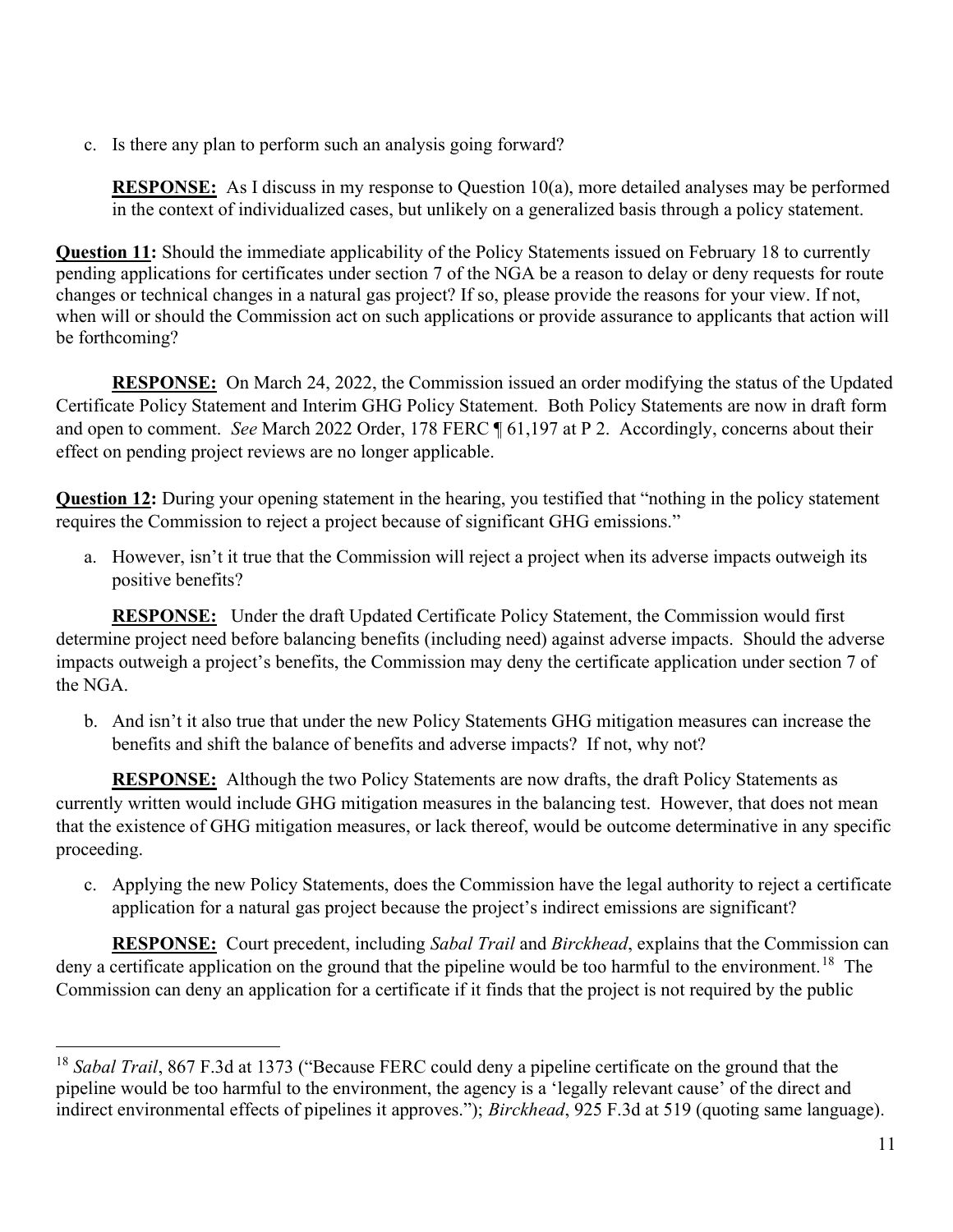convenience and necessity,<sup>19</sup> either because a project sponsor has not demonstrated need or that a balancing of all public interest factors weighs against authorization of the proposed project. As written, the draft Policy Statements contemplate that the Commission would balance adverse environmental effects of the project, including GHG emissions, with its proposed benefits. However, a project's reasonably foreseeable emissions would be just one of many factors considered in the balancing process.

d. If so, please state the source of the authority and be specific in explaining the approach you favor and the analysis you envision, including the level of indirect emissions that would prove significant for the analysis.

RESPONSE: As discussed above, I envision that reasonably foreseeable indirect emissions would be just one of many factors to be considered in determining the public convenience and necessity. The draft GHG Policy Statement sets a clear numerical threshold of annual GHG emissions (100,000 metric tons or more per year of CO2e) for determining significance,<sup>20</sup> primarily for the purpose of clearly defining when an EIS would be prepared. The draft Updated Certificate Policy Statement leaves for case-by-case determination how project benefits and adverse impacts would be weighed. The Commission would make a reasoned decision in each case based on objective record evidence.

# Questions from Senator Steve Daines

Question 1: Commissioner Clements, do you believe that the actions by FERC will lead to a longer permitting process for applicants?

RESPONSE: Senator Daines, thank you for these questions. Each pipeline certificate application is assessed for the public convenience and necessity on its own merits and on a case-by-case basis. Whether the draft Policy Statements will lead to longer or shorter permitting processes for any individual project depends on the content of the final guidance and the facts of each case. It is difficult to predict what, if any, effect these actions will have on average permit processing times. However, I expect that, as the Commission and stakeholders become familiar with the policies, processing will become faster and more efficient.

Question 2: Commissioner Clements, do you believe that the actions by FERC will lead to fewer or more approved pipeline certificates?

RESPONSE: The draft Policy Statements outline additional opportunities to show evidence of need, giving project sponsors more flexibility to make their need demonstration in applications. However, without knowing the facts of cases yet to come before the Commission, the content of the final guidance, or the number of applications that will come before the Commission in the future, it is difficult to predict whether the draft Policy Statements will lead to fewer or more approved natural gas infrastructure certificates in the long term. That being said, the purpose of these Policy Statements is not to decrease or increase approval of certificate applications; rather, it is to ensure that the certificates issued by the Commission are legally durable.

 $19$  Section 7(e) of the statute provides that the Commission shall issue a certificate if it finds that the proposed project "is or will be required by the present or future public convenience and necessity; otherwise such application shall be denied." 15 U.S.C.  $\S 717f(e)$ .

<sup>&</sup>lt;sup>20</sup> Draft GHG Policy Statement, 178 FERC  $\P$  61,108 at P 79.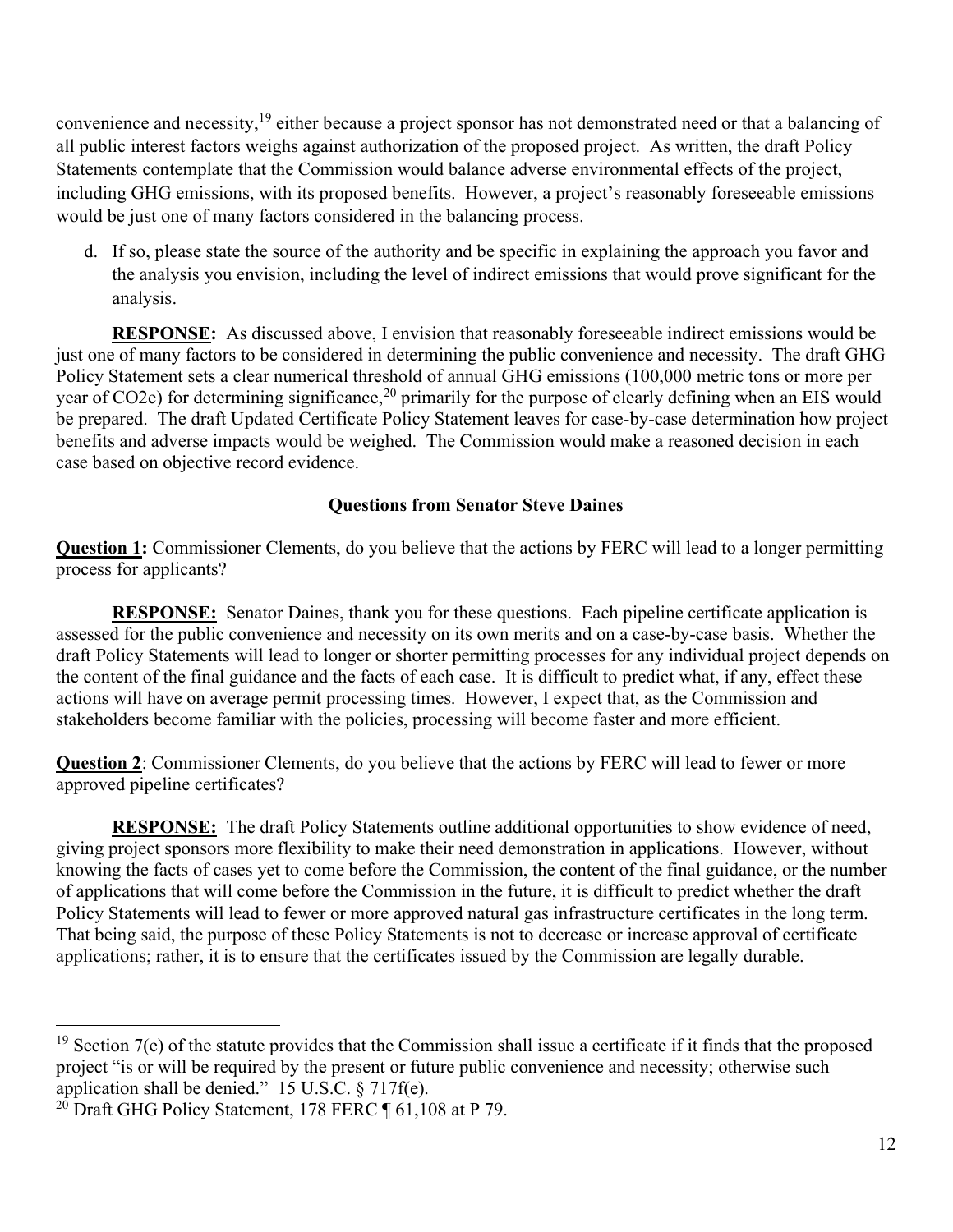Question 3: Commissioner Clements, what effect on consumer prices do you believe will result from FERC's recent actions?

**RESPONSE:** One of the Commission's most important roles is to ensure that customers receive service at just and reasonable rates. This requires the Commission to analyze the need for a project before its costs are passed along to consumers. It is possible that the Commission's recent practice of relying exclusively on precedent agreements (particularly with affiliates) to determine need could lead to overbuilding of projects and corresponding consumer cost increases. That said, I am unable to predict what will happen to consumer energy prices even if these draft Policy Statements were issued as written. Consumer energy prices are influenced by a number of forces well outside the Commission's jurisdiction and control and my expertise, including global events, supply-chain issues, OPEC, and economy-wide inflation.

Question 4: Commissioner Clements, what role did the effect on consumer prices play into your consideration of the two policy statements?

RESPONSE: As I discussed above, setting just and reasonable rates is one of the Commission's most important priorities. Evidence that a proposed project would enhance competition and thereby reduce prices would be a significant factor weighing in support of project approval. I believe that the Commission's recent practice of relying solely on precedent agreements (particularly with affiliates) to determine need could lead to the overbuilding of projects, resulting in higher consumer costs. I believe that the Commission should conduct a fulsome analysis of need beyond the existence of precedent agreements where warranted, as the 1999 Certificate Policy Statement contemplated, $^{21}$  and that it should keep the Commission's current policy that existing customers do not subsidize new projects. Doing so will ensure that only needed pipelines are built and paid for by consumers.

Question 5: Commissioner Clements, do you believe that the actions taken by FERC could lead to less development, consumption and exports of U.S. natural gas and LNG?

**RESPONSE:** I disagree that the draft Policy Statements, as written, would necessarily lead to less development, consumption, and exports of natural gas. The development of the natural gas industry is influenced by actors and events outside of the Commission's jurisdiction, including by international events, state and local government policies, other federal agencies, and by private actors. As one example, in the near term, the draft Policy Statements would have little to no impact on the liquified natural gas (LNG) market even if they were issued as written because the Commission has approved far more LNG capacity than has been built. Many LNG facilities that the Commission has approved have not yet been built due to factors outside of the Commission's control.

Question 6: Commissioner Clements, do you believe that the policy statements passed by FERC constitute a "rule" under the Congressional Rule Act?

<sup>&</sup>lt;sup>21</sup> 1999 Policy Statement, 88 FERC  $\P$  61,227 at 61,747 ("Rather than relying only on one test for need, the Commission will consider all relevant factors reflecting on the need for the project. These might include, but would not be limited to, precedent agreements, demand projections, potential cost savings to consumers, or a comparison of projected demand with the amount of capacity currently serving the market.").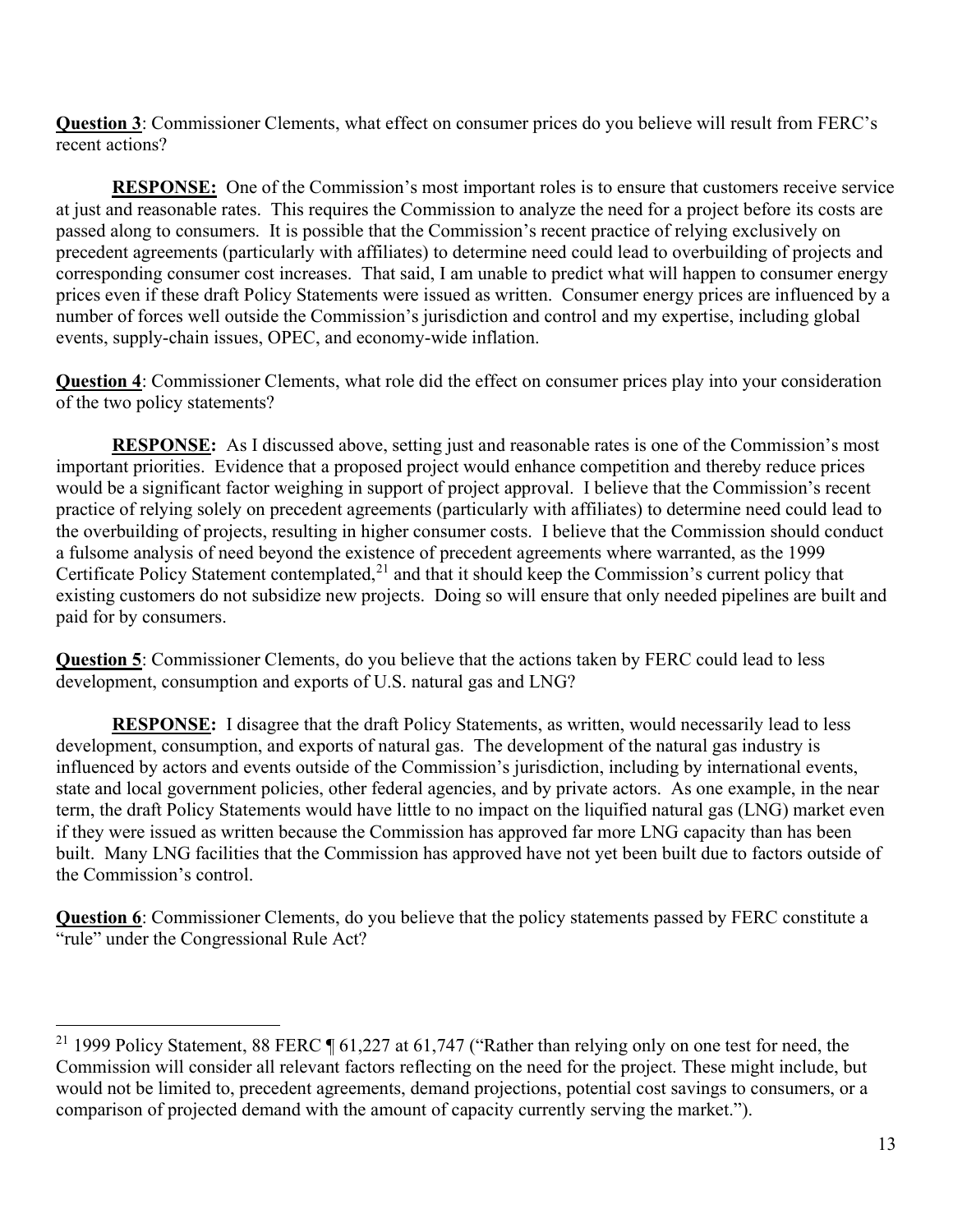RESPONSE: Under current Office of Management and Budget guidance, if issued in final form, yes, the two Policy Statements would be considered "rules" under the Congressional Review Act. However, they are currently in draft form so they are not subject to the Congressional Review Act.

Question 7: Commissioner Clements, the 1999 policy statement was passed at FERC with bipartisan support. Do you believe that this partisan action by FERC weakens or undermines the rule, leaving it open to be rolled back at a future date?

**RESPONSE:** On March 24, 2022, the Commission issued an order modifying the status of the Updated Certificate Policy Statement and Interim GHG Policy Statement on a bipartisan basis. Both Policy Statements are now in draft form and open to comment. See March 2022 Order, 178 FERC ¶ 61,197 at P 2. I view this step as a renewed opportunity to acknowledge our genuine differences in the interpretation of the law and to identify points where our perspectives can be bridged to make improvements. I look forward to productively engaging with my colleagues on these statements going forward.

Question 8: Commissioner Clements, with the crisis in Ukraine happening right now and energy prices increasing both domestically and internationally do you believe that it was prudent for FERC to take actions that make it more difficult for the United States to increase domestic and international transportation of natural gas?

RESPONSE: I share your concerns about the war in Ukraine and the increase in energy prices for consumers here and abroad. However, issuance of the Commission's Policy Statements, had we not voted to turn them to drafts open for comment, would not have had any near-term impact on natural gas transportation or associated prices. Further, the issuance of the Policy Statements on February 18, 2022 followed the Commission's notices of inquiry in 2018 and 2021, and they were not timed to coincide with these important global events. I disagree that the draft Policy Statements, as currently written, would necessarily affect our country's ability to increase domestic and international transportation of natural gas.

# Question from Senator John Hoeven

**Question:** My constituents want to ensure that they have access to the affordable, plentiful natural gas being produced at home in North Dakota.

Our state has made it a priority to develop new gas pipelines, which would likely connect to the interstate pipeline network, and thus be FERC jurisdictional, to deliver natural gas from western North Dakota to communities in eastern North Dakota.

How can FERC help support our state's energy goals, in light of these two new policy statements that will make it exceptionally difficult for my state to achieve those goals?

RESPONSE: Senator Hoeven, thank you for this question. I am aware that North Dakota has natural gas resources, including in the western part of the state. Should the new natural gas pipeline referenced in your question be FERC jurisdictional, the Commission will evaluate the public convenience and necessity of the pipeline according to the certificate policy statement that is effective at that time. Any evidence submitted by North Dakota consumers and stakeholders would be considered as part of the full record.